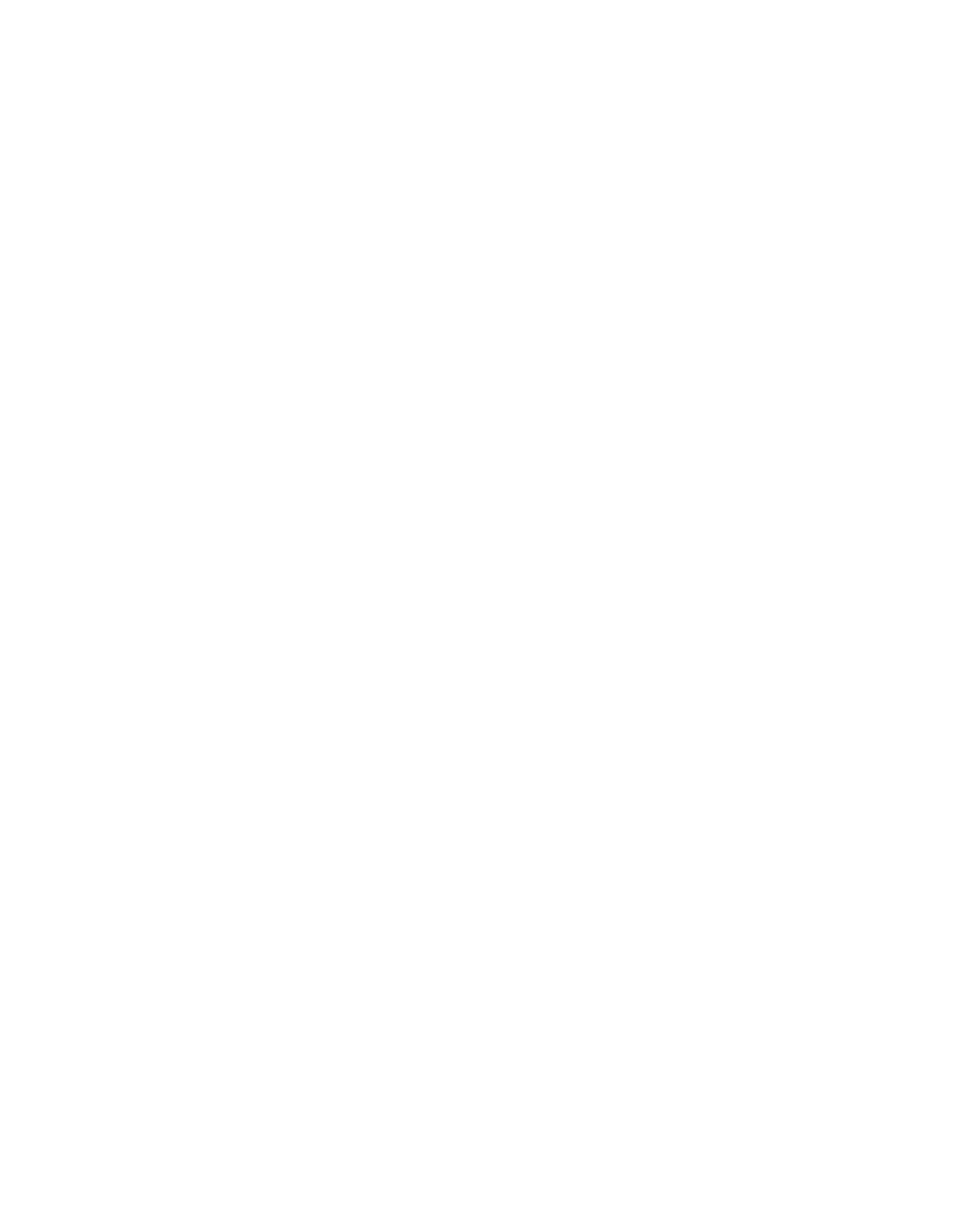# **I. Determining a Student's Highest Test Score**

Many students attempt multiple state assessments in the same subject during a single school year. For reporting purposes, the Department of Education must determine the highest test score the student (SSIDBestScore) the student has earned in each content area. This highest score is included in calculations for the school in which the student was enrolled on May 1 regardless of the school of enrollment when the test was administered. The algorithm for determining this highest score is included on page 14.

The goal in assigning the highest test score is to arrive at a valid decision regarding student performance. With that goal in mind, each test is first evaluated to determine that it meets the attemptedness criteria (at least 10 responses if paper and pencil, at least 5 responses if TESA, scorable if in writing). After identifying all complete attempts on the part of the student, the outcome of each is evaluated to determine which score represents the student's highest.

Each score is checked for the administration type. Those scores representing TESA, paper and pencil, or Aprenda tests are considered higher than scores from extended assessments.

This is followed by a check of the student's grade of enrollment. For students who were enrolled in two different grades during the current school year, the grade of enrollment will determine the performance standards used with the student's score.

All remaining test scores at the enrolled grade level are evaluated against performance standards with the highest performance level being credited to the student and school. If a student has multiple scores at the same performance level, the highest score within that performance level is designated the student's highest score.

The complete business rules for determining a student's highest test score can be found in Section V (page 14) of this document.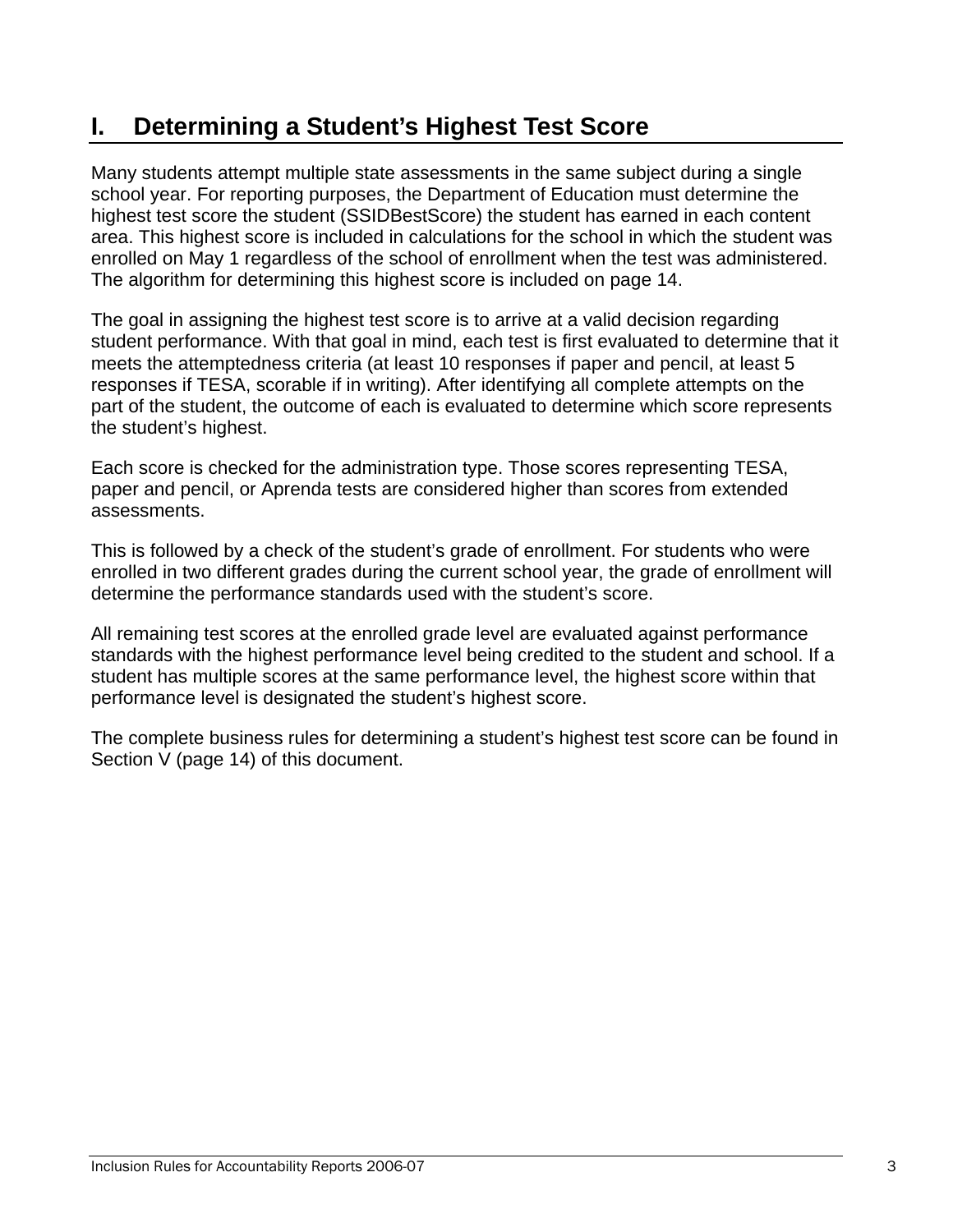# **II. Assigning the Highest Score to a District for Inclusion in Accountability Reports**

Inclusion of student test results in school and district accountability reports is based on all students enrolled in the school or district at grades 3, 4, 5, 6, 7, 8, and 10 on the first school day in May for which public funds are expended for the education of the student. The highest score earned by a student during the school year, no matter where the student was enrolled when tested, is assigned to the school and district of enrollment of the student on the first school day in May.

ODE generates a "virtual" test record for any student reported as enrolled at grades 3, 4, 5, 6, 7, 8, and 10 on the first school day in May if there is no valid test score posted in Student Staging for the student during the school year. These students are generally counted as non-participants in accountability reports (see Section III).

Districts report the resident school and district of students on the first school day in May in the Spring Membership Collection. The resident district and school of the student is the district and school responsible for the education of the student and for which public funds are expended for the education of the student. The resident district and school of the student may not be the same as the district and school in which the student receives his or her education (the attending district and attending school). The resident district and school of the student identified in this collection is where the student's highest score is assigned for inclusion in accountability reports. The May 1 (Partic) school and May 1 (Partic) district are noted on test records. The resident school and district on test records is the school and district in which the student was a resident when the test was taken. Note that the Federal Educational Rights and Privacy Act (FERPA) prohibits the state from electronically transferring assessment results between school districts when students move.

As noted in Section III, the inclusion of test results in the calculation of the percentage of students meeting standard for report card or AYP determinations is dependent on whether the student was enrolled for a full academic year in the school or district. Oregon's definition of a "full academic year" is enrollment in a school or district for more than one half of the instructional days in the school or district prior to the first school day in May. (Note: the number of days enrolled does not have to be consecutive. Enrollment may be part time or full time.)

Here are some example scenarios of students moving between districts and the application of the inclusion rules described in the next section.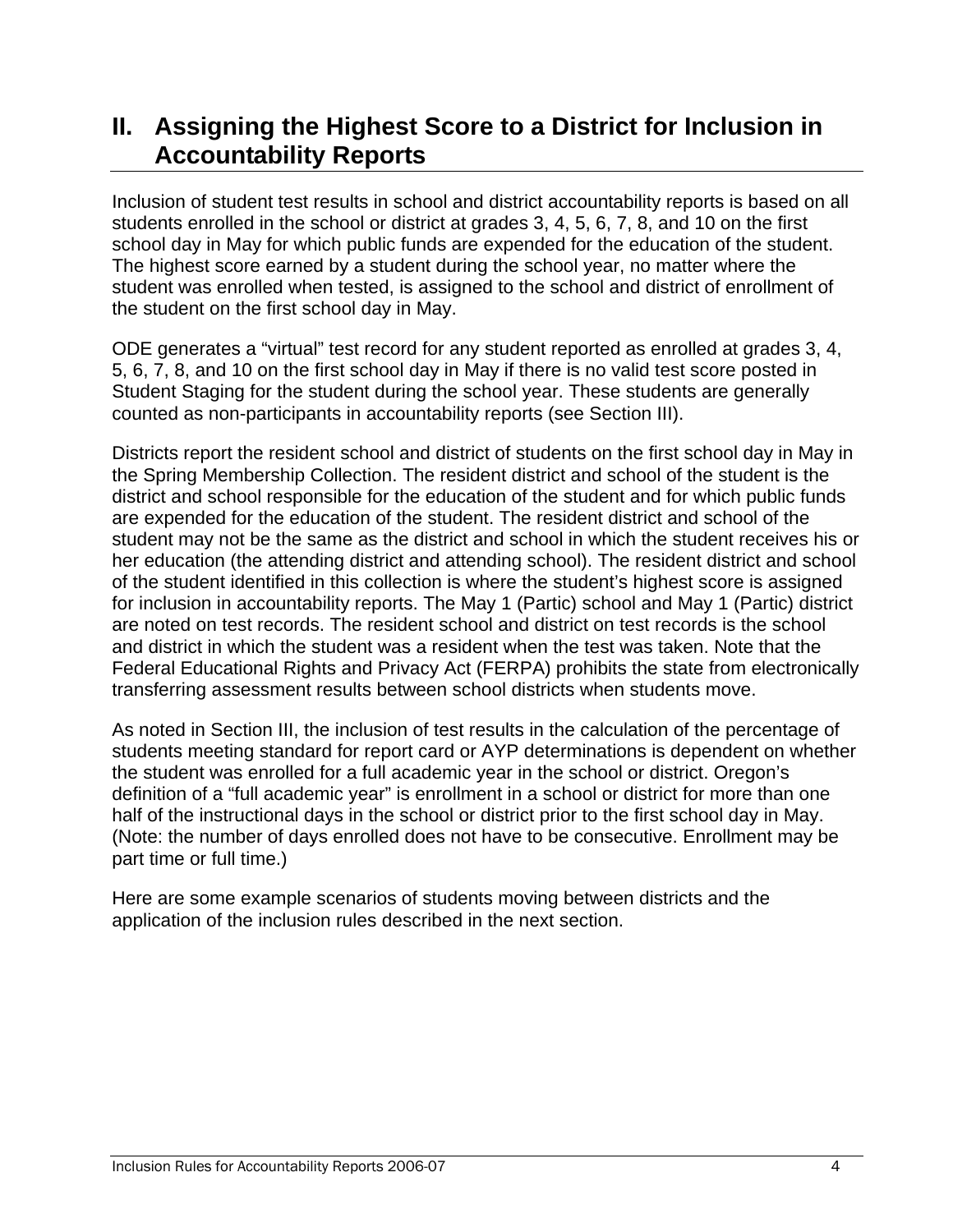| Enrolled in       | Enrolled<br>on | Highest<br>test<br>score | Enrolled in       | Enrolled on | Highest<br>test<br>score | Participation<br>credited to | Performance<br>credited to |
|-------------------|----------------|--------------------------|-------------------|-------------|--------------------------|------------------------------|----------------------------|
| <b>District A</b> | 09/07          | Y                        | <b>District B</b> | 11/01       | N                        | <b>District B</b>            | <b>District B</b>          |
| <b>District A</b> | 09/07          | N                        | <b>District B</b> | 11/01       | Y                        | <b>District B</b>            | <b>District B</b>          |
| <b>District A</b> | 09/07          | Y                        | <b>District B</b> | 04/01       | N                        | <b>District B</b>            | None*                      |
| <b>District A</b> | 09/07          | N                        | <b>District B</b> | 04/01       | Y                        | <b>District B</b>            | None*                      |
| District A        | 09/07          | Y                        | Out of<br>state   | 11/15       | N                        | <b>None</b>                  | None                       |
| <b>District A</b> | 09/07          | Y                        | Out of<br>state   | 04/15       | N                        | None                         | None                       |

\* Since not enrolled for a full academic year in District B on the first school day in May. Performance is credited to District B in Assessment Group Reports.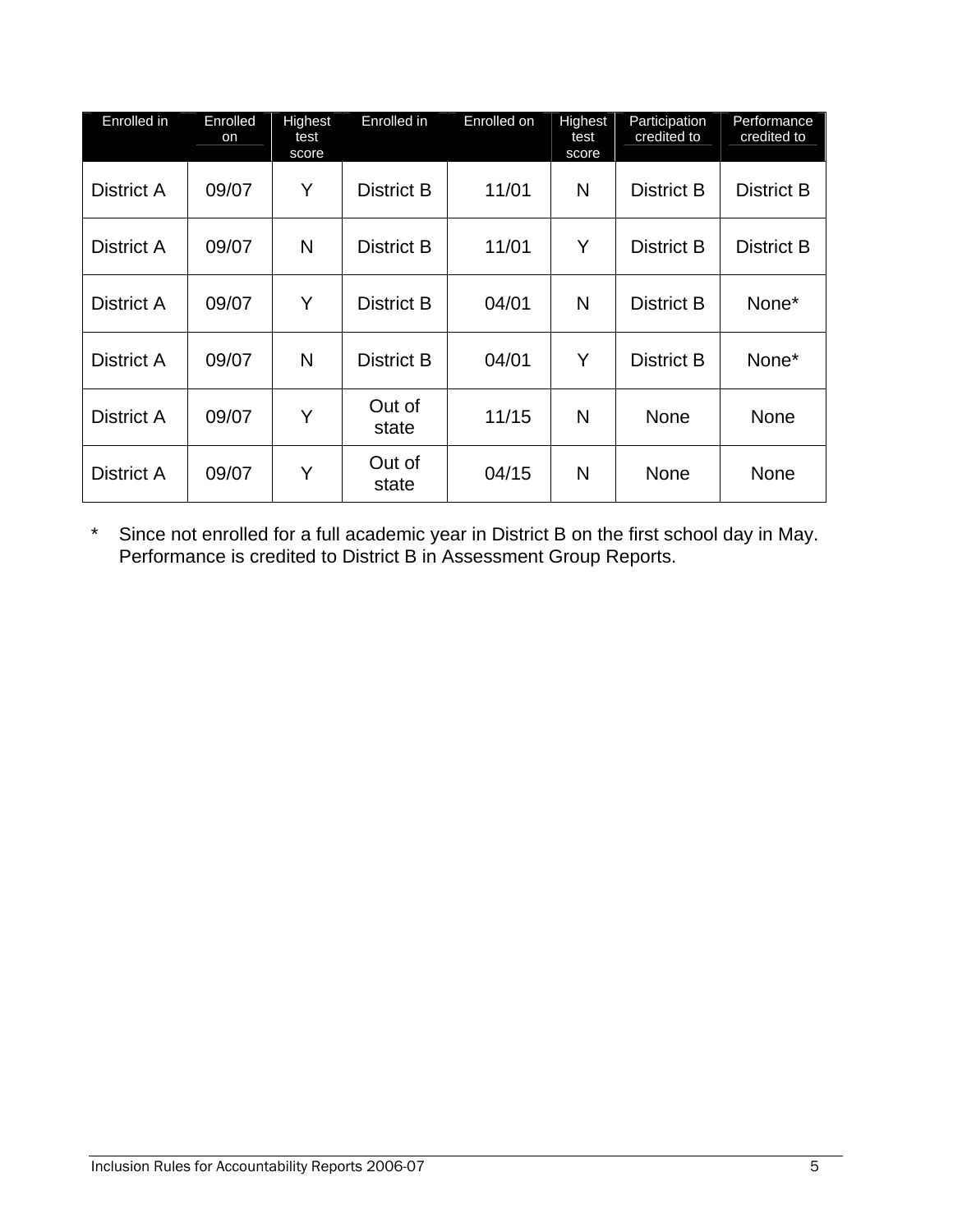# **III. Inclusion Rules for Accountability Reports**

### Inclusion in the Calculation of the Participation Rate

Districts and schools are expected to account for the participation of all students by having a valid test score or a test administration code that explains the lack of a test score for the student on all students enrolled in the school or district at grades 3, 4, 5, 6, 7, 8, and 10 on the first school day in May for which public funds are expended for the education of the student.

A student is expected to participate in all required state tests that assess the content areas in which the student received instruction paid for by public funds. This includes registered home schooled students, privately schooled students, tuitioned students or any other students who are exempted from compulsory school attendance, and who are attending public schools or programs part time, if the student is claimed by any district for the equivalent ADM and the student received instruction provided by the district in the state content standards during the current school year. There are a few exceptions:

- (1) Students enrolled in grade 10 that met the CIM standard in prior years:
	- a. Scores of grade 9 students who tested and met or exceeded the standard in the previous school year will be included in participation and performance calculations as valid test scores for the current school year. Because these students were in high school when attempting the high school assessment, they will be counted among participants during their  $10<sup>th</sup>$  grade year.
	- b. Scores of grade 10 students who tested and met or exceeded the standard in the previous school year and are repeating grade 10 in the current school year will be counted as valid test scores for the current school year.
	- c. Scores of grade 8 students who "target up" to the CIM test and met or exceeded the standard two years prior to the current school year will be counted as valid test scores for the  $10<sup>th</sup>$  grade school year in the school and district where the student is reported as enrolled on the first school day in May of the  $10^{th}$  grade year.

Under NCLB, students are required to attempt their grade level assessment to be included among participants. When the student targets up, the score may be "banked" for inclusion in future AYP reports. This means that students who target up, taking the CIM test in 8<sup>th</sup> grade must still attempt the  $8<sup>th</sup>$  grade assessment that same year. Students who do not take the  $8<sup>th</sup>$ grade assessment will be counted as non-participants. See http://www.ode.state.or.us/apps/faqs/index.aspx?=111

(2) Registered home schooled students, private school students, tuitioned students and students attending public or private alternative programs part time that are not claimed by any district for ADM or did not receive instruction from the district in the state content standards during the current school year assessed by a required state test. Test scores or virtual records indicating non-participation from these students are excluded from accountability reports by marking the student's answer sheet or test record in Student Staging with Administration Code 6. Note: Any student may request to participate in state tests. The scores of registered home schooled,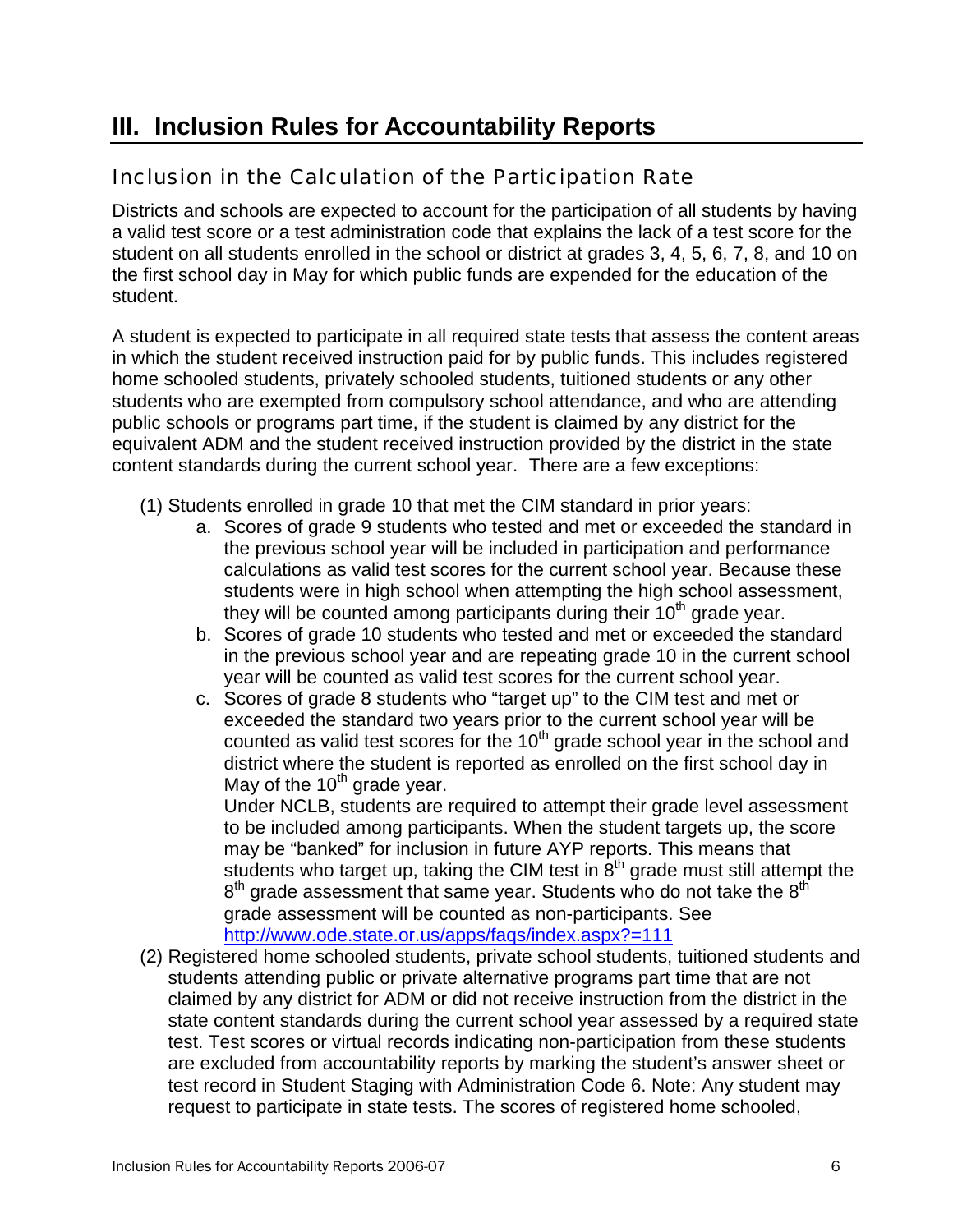private school students, or tuitioned students for whom any district does not claim or receive ADM are excluded from a district's assessment, AYP, or report card calculations or reports when the student's answer sheet or test record in Student Staging is marked with Administration Code 6.

- (3) Foreign exchange students attending school in the United States for the first time after the first school day in May, 2006. Test scores from these students or virtual records indicating non-participation are excluded from accountability reports by marking the student's answer sheet or test record in Student Staging with Administration Code 6.
- (4) LEP students during their first year of enrollment in U.S. schools may participate in the state's language arts assessments, but are not required to do so. LEP students during their first year of enrollment in U.S. schools (enrolling after the first school day in May, 2006) that take an English Language Proficiency Assessment will be counted as participating in the reading and writing assessments. LEP students during their first year of enrollment in U.S. schools are required to participate in the state's mathematics and science assessments.

#### Inclusion Rules for Participation Rates in Accountability Reports

The inclusion rules for calculating the participation rate are the same the 2004-05, 2005- 06, and 2006-07 school years.

| <b>Accountability Report</b>                                       | Students included in participation rate calculation        |  |  |  |
|--------------------------------------------------------------------|------------------------------------------------------------|--|--|--|
| AYP*                                                               | Reported as enrolled on 1 <sup>st</sup> School day in May  |  |  |  |
| <b>Report Card</b>                                                 | Reported as enrolled on 1 <sup>st</sup> School day in May^ |  |  |  |
| <b>Assessment Group Reports</b>                                    | Reported as enrolled on 1 <sup>st</sup> School day in May  |  |  |  |
| $*$ Tuin Voore of dota<br>Evoludos poront refugale<br>$\mathbf{A}$ |                                                            |  |  |  |

**\*** - Two Years of data ^ - Excludes parent refusals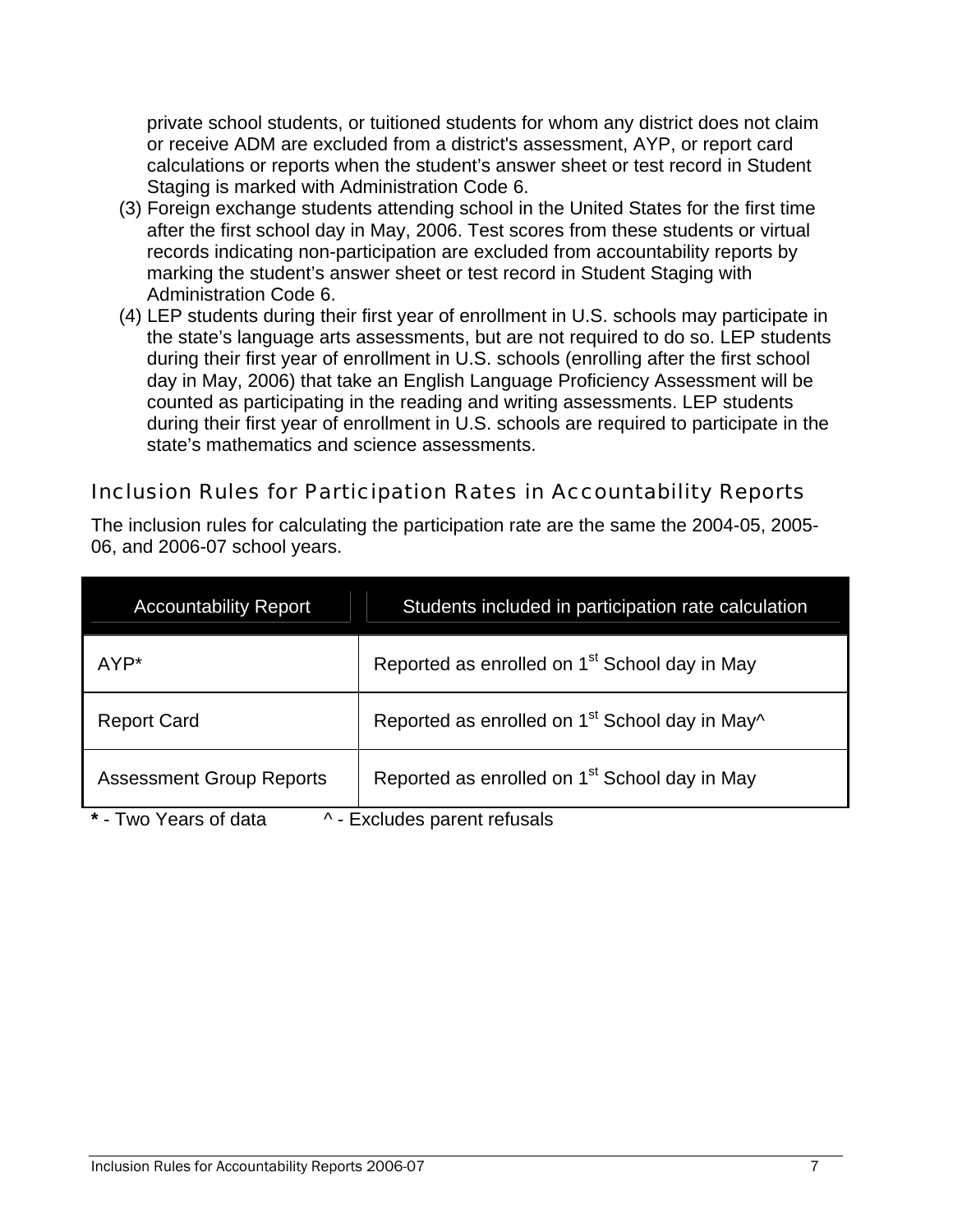## Inclusion Rules for Calculating the Percentage of Students Meeting Standard in Accountability Reports

The inclusion rules for calculating the percentage of students meeting standard remain the same for school year 2006-07.

| <b>Accountability Report</b>       | Students included in calculating percentage of students<br>meeting standard                                                                  |  |
|------------------------------------|----------------------------------------------------------------------------------------------------------------------------------------------|--|
| AYP                                | Enrolled on 1 <sup>st</sup> school day in May for a full academic year.                                                                      |  |
| <b>Report Card</b>                 | Enrolled on 1 <sup>st</sup> school day in May for a full academic year<br>with standard administration of a test at or above grade<br>level. |  |
| <b>Assessment Group</b><br>Reports | Enrolled on 1 <sup>st</sup> school day in May                                                                                                |  |

### Students excluded from the calculation of students meeting standard

*Home Schooled/Private Schooled students* may request to participate in state tests. Test scores of registered home schooled, private school students, or tuitioned students for whom any district does not claim or receive ADM are excluded from accountability reports when the student's answer sheet or test record in Student Staging is marked by the district with an Administration Code of 6.

*Foreign exchange students* enrolling in school in the United States for the first time after the first school day in May, 2006. Test scores from these students are excluded from accountability reports when the student's answer sheet or test record in Student Staging is marked by the district with an Administration Code of 6.

The scores of *Beginning LEP students* during their first year of enrollment in U.S. schools (after the first school day in May, 2006) who take state assessments are excluded from the calculation of the percentage of students meeting standard in all accountability reports. Test records for these students are marked with a "B" by ODE in the Limited English Proficient field (AYP\_LEP) based on information provided by the district in the NCLB English Language Proficiency Collection. Test scores with a "B" in the LEP field are excluded from the calculation of the percentage of students meeting standard in accountability reports.

### Inclusion of Students in District Special Education Programs

In the Spring Membership Collection, districts identify students enrolled in schools that are placed in district-wide special education programs. The assessment results and attendance for students served by district special education programs are excluded from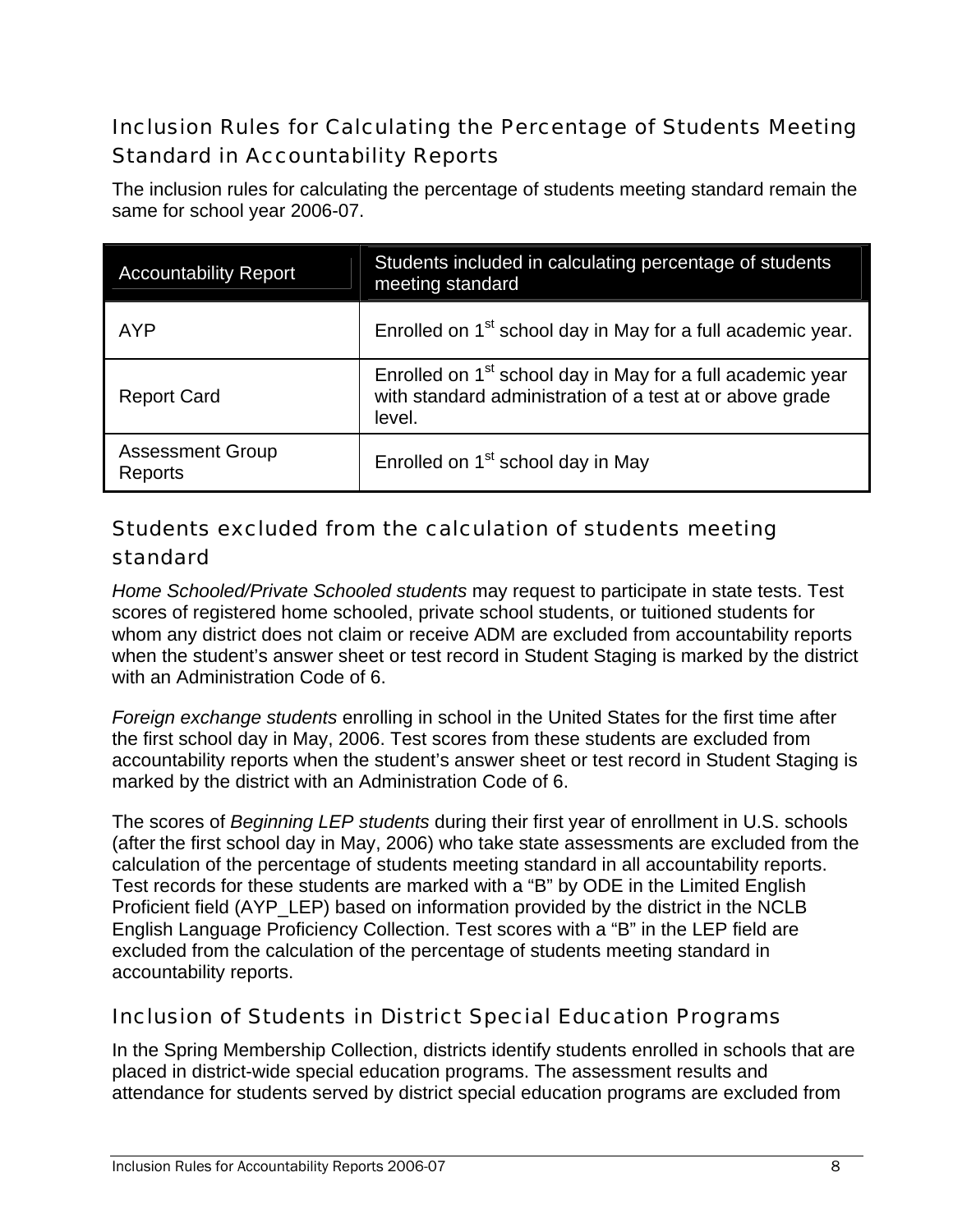the calculations for determining if a school met AYP. The district is still accountable for the attendance and performance of these students and the scores are included in the district's AYP determination, report card, and reports of statewide assessment results.

Students with disabilities who are instructed in a general education setting, regular classroom and/or resource room, for 40% of their time or more are included in the school accountability reports with other students in the same grade, class, and school. These are students who are reported on the December Special Education Child Count (SECC) in the special education federal placement categories of

- "instruction in regular classes" (including special education and related services instruction and support provided in a resource room for less than 21% of the student's instructional day) [Federal Placement Code = 30] or
- "instruction in regular class, with resource room support" (including special education and related services instruction and support provided in a resource room environment for 21-60% of the student's instructional day) [Federal Placement Code = 31].

Students with disabilities who are instructed in a general education classroom for less than 40% of their time will be included only in district accountability reports (district = district of residence). These are students who are reported in one of the following district special education placements [Federal Placement Code = 32 or higher]: separate class (placement in which students are served more than 60% of their school day away from the general education classroom environment); special schools (including public and private residential and day placements); hospitals and institutions; and homebound (not home schooled).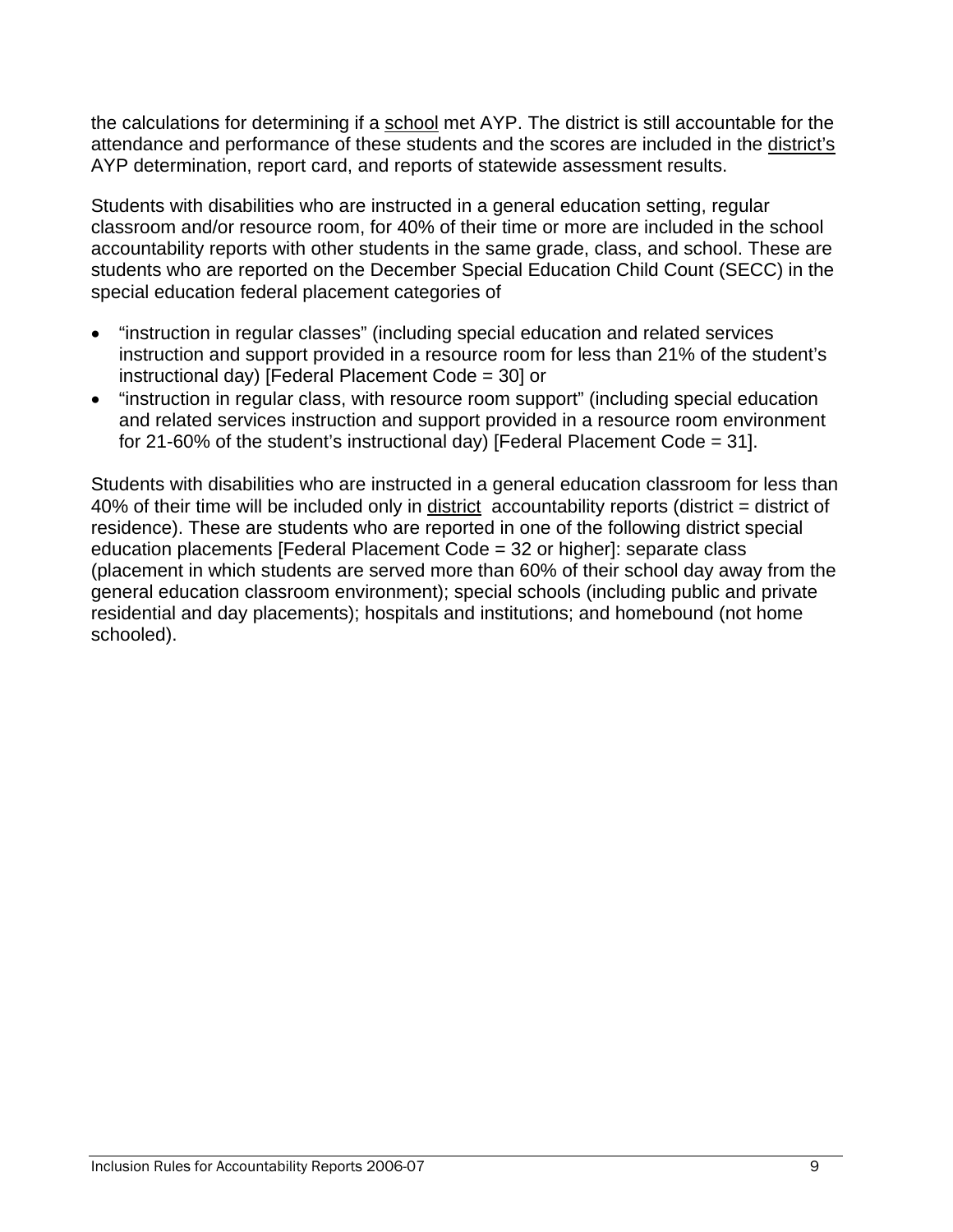| <b>Accountability</b><br><b>Report</b> | <b>Participation</b>                                                                                                                       | <b>Performance</b>                                                                                                                                  |
|----------------------------------------|--------------------------------------------------------------------------------------------------------------------------------------------|-----------------------------------------------------------------------------------------------------------------------------------------------------|
| AYP 2004-05                            | 2003-04:<br>RL Grades 3, 5, 8, 10<br>WR Grades 4, 7, 10<br>MA Grades 3, 5, 8, 10<br>PS Grades 5, 8, 10                                     | 2003-04:<br>RL Grades 3, 5, 8, 10<br>WR Grades 4, 7, 10<br>MA Grades 3, 5, 8, 10<br>PS Grades 5, 8, 10                                              |
|                                        | 2004-05:<br>RL Grades 3, 5, 8, 10<br>WR Grades 4, 7, 10<br>MA Grades 3, 5, 8, 10<br>2004-05:                                               | 2004-05:<br>RL Grades 3, 5, 8, 10<br>WR Grades 4, 7, 10<br>MA Grades 3, 5, 8, 10<br>2004-05:                                                        |
| AYP 2005-06                            | RL Grades 3, 5, 8, 10<br>WR Grades 4, 7, 10<br>MA Grades 3, 5, 8, 10<br>2005-06                                                            | RL Grades 3, 5, 8, 10<br>WR Grades 4, 7, 10<br>MA Grades 3, 5, 8, 10<br>2005-06                                                                     |
|                                        | RL Grades 3, 4, 5, 6, 7, 8, 10<br>WR Grades 4, 7, 10<br>MA Grades 3, 4, 5, 6, 7, 8, 10                                                     | RL Grades 3, 5, 8, 10<br>WR Grades 4, 7, 10<br>MA Grades 3, 5, 8, 10                                                                                |
| AYP 2006-07                            | 2005-06<br>RL Grades 3, 4, 5, 6, 7, 8, 10<br>WR Grades 4, 7, 10<br>MA Grades 3, 4, 5, 6, 7, 8, 10                                          | 2005-06<br>RL Grades 3, 4, 5, 6, 7, 8, 10<br>WR Grades 4, 7, 10<br>MA Grades 3, 4, 5, 6, 7, 8, 10                                                   |
|                                        | 2006-07<br>RL Grades 3, 4, 5, 6, 7, 8, 10<br>WR Grades 4, 7, 10<br>MA Grades 3, 4, 5, 6, 7, 8, 10                                          | 2006-07<br>RL Grades 3, 4, 5, 6, 7, 8, 10<br>WR Grades 4, 7, 10<br>MA Grades 3, 4, 5, 6, 7, 8, 10                                                   |
| <b>Report Card</b><br>2004-05          | 2004-05<br>RL Grades 3, 5, 8, 10<br>WR Grades 4, 7, 10<br>MA Grades 3, 5, 8, 10<br>SC Grades 5, 8, 10 (for display only)                   | 2003-04<br>RL Grades 3, 5, 8, 10<br>WR Grades 4, 7, 10 (4 and 7 for display only)<br>MA Grades 3, 5, 8, 10<br>SC Grades 5, 8, 10 (for display only) |
|                                        |                                                                                                                                            | 2004-05<br>RL Grades 3, 5, 8, 10<br>WR Grades 4, 7, 10 (4 and 7 for display only)<br>MA Grades 3, 5, 8, 10<br>SC Grades 5, 8, 10 (for display only) |
| <b>Report Card</b><br>2005-06          | 2005-06<br>RL Grades 3, 4, 5, 6, 7, 8, 10<br>WR Grades 4, 7, 10<br>MA Grades 3, 4, 5, 6, 7, 8, 10<br>SC Grades 5, 8, 10 (for display only) | 2004-05<br>RL Grades 3, 5, 8, 10<br>WR Grades 4, 7, 10 (4 and 7 for display only)<br>MA Grades 3, 5, 8, 10<br>SC Grades 5, 8, 10 (for display only) |
|                                        |                                                                                                                                            | 2005-06<br>RL Grades 3, 5, 8, 10<br>WR Grades 4, 7, 10 (4 and 7 for display only)<br>MA Grades 3, 5, 8, 10<br>SC Grades 5, 8, 10 (for display only) |
| <b>Report Card</b><br>2006-07          | 2006-07<br>RL Grades 3, 4, 5, 6, 7, 8, 10<br>WR Grades 4, 7, 10<br>MA Grades 3, 4, 5, 6, 7, 8, 10<br>SC Grades 5, 8, 10^                   | 2005-06<br>RL Grades 3, 4, 5, 6, 7, 8, 10<br>WR Grades 4, 7, 10^<br>MA Grades 3, 4, 5, 6, 7, 8, 10<br>SC Grades 5, 8, 10^                           |
|                                        |                                                                                                                                            | 2006-07<br>RL Grades 3, 4, 5, 6, 7, 8, 10<br>WR Grades 4, 7, 10^<br>MA Grades 3, 4, 5, 6, 7, 8, 10<br>SC Grades 5, 8, 10^                           |

# Test Inclusion Rules in Accountability Reports by Report Year

*^Inclusion rules to be determined*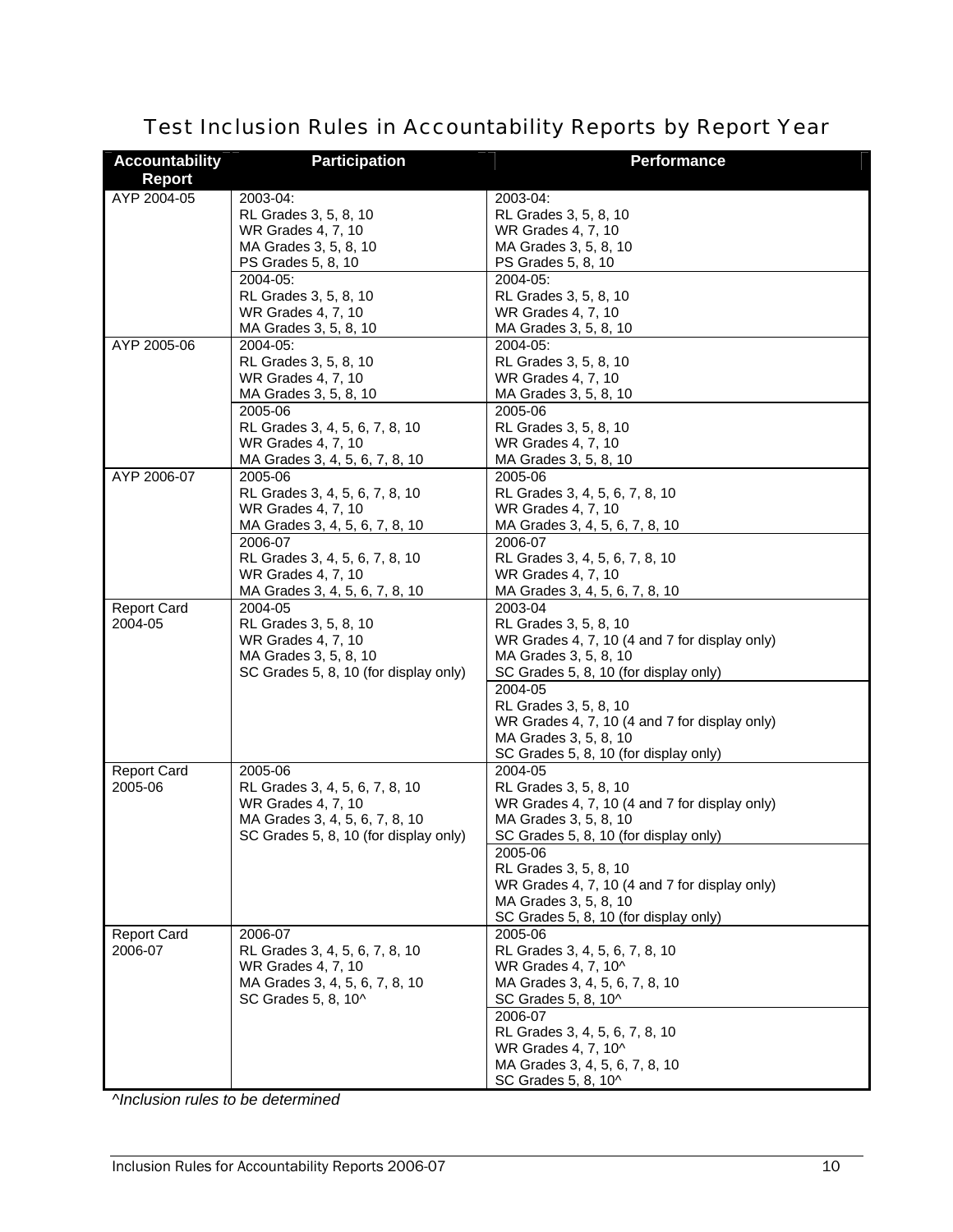### Inclusion Rules by Test Type and Accountability Report 2006-07

| <b>Testing</b>                                                                                                            | <b>Report Card Formula</b>         |                         | <b>AYP</b>                         |                         | <b>Assessment Group</b><br><b>Reports</b> |                                    |
|---------------------------------------------------------------------------------------------------------------------------|------------------------------------|-------------------------|------------------------------------|-------------------------|-------------------------------------------|------------------------------------|
| <b>Conditions</b>                                                                                                         | <b>Participation</b>               | Performance             | <b>Participation</b>               | Performance             | <b>Participation</b>                      | Performance                        |
| Standard<br>assessments                                                                                                   | Included                           | Included                | Included                           | Included                | Included                                  | Included                           |
| Standard with<br>accommodations                                                                                           | Included                           | Included                | Included                           | Included                | Included                                  | Included                           |
| Target up(1)(5)                                                                                                           | Included                           | Included                | Included                           | Included                | Included                                  | Included                           |
| Target down(1)(2)                                                                                                         | Included as<br>non-<br>participant | Not included            | Included as<br>non-<br>participant | Not included            | Included as<br>non-<br>participant        | Not included                       |
| Extended<br>assessments                                                                                                   | Included                           | Not included            | Included                           | Included(3)             | Included                                  | Included as<br>not met<br>standard |
| CLRAS <sup>(1)(2)</sup>                                                                                                   | Included as<br>non-<br>participant | Not included            | Included as<br>non-<br>participant | Not included            | Included as<br>non-<br>participant        | Not included                       |
| Juried<br>assessment <sup>(1)</sup>                                                                                       | Included as<br>non-<br>participant | Not included            | Included as<br>non-<br>participant | Not included            | Included as<br>non-<br>participant        | Not included                       |
| Modified<br>assessments <sup>(1)</sup>                                                                                    | Included as<br>non-<br>participant | Not included            | Included as<br>non-<br>participant | Not included            | Included as<br>non-<br>participant        | Not included                       |
| <b>Exempted (First</b><br>year ELL for<br>reading or writing)                                                             | Included as<br>participant         | Not included            | Included as<br>participant         | Not included            | Included as<br>participant                | Not included                       |
| Non-completers <sup>(1)</sup>                                                                                             | Included as<br>non-<br>participant | Not included            | Included as<br>non-<br>participant | Not included            | Included as<br>non-<br>participant        | Not included                       |
| Non-consent of<br>parent for<br>religious or<br>disability-related<br>reasons                                             | Not included                       | Not included            | Included as<br>non-<br>participant | Not included            | Included as<br>non-<br>participant        | Not included                       |
| Absent/Non-<br>attempt/Non-<br>consent of student                                                                         | Included as<br>non-<br>participant | Not included            | Included as<br>non-<br>participant | Not included            | Included as<br>non-<br>participant        | Not included                       |
| Side-by-Side<br>Spanish or<br>Russian                                                                                     | Included                           | Included                | Included                           | Included                | Included                                  | Included                           |
| <b>Spanish Writing</b>                                                                                                    | Included <sup>(4)</sup>            | Included <sup>(4)</sup> | Inded <sup>(4)</sup>               | Included <sup>(4)</sup> | Included <sup>(4)</sup>                   | Included <sup>(4)</sup>            |
| Spanish Reading<br>(Available for<br>Grade 3 only)                                                                        | Included $(4)$                     | Included $(4)$          | Included $(4)$                     | Included $(4)$          | Included $(4)$                            | Included $(4)$                     |
| Students enrolled<br>on the first school<br>day in May that<br>were enrolled<br>during a test<br>window and not<br>tested | Included as<br>non-<br>participant | Not included            | Included as<br>non-<br>participant | Not included            | Included as<br>non-<br>participant        | Not included                       |

 $<sup>(1)</sup>$  Inclusion rules have changed from the 2005-06 school year. See Executive Memorandum 004-</sup> 2006-07, http://www.ode.state.or.us/news/announcements/announcement.aspx?=1698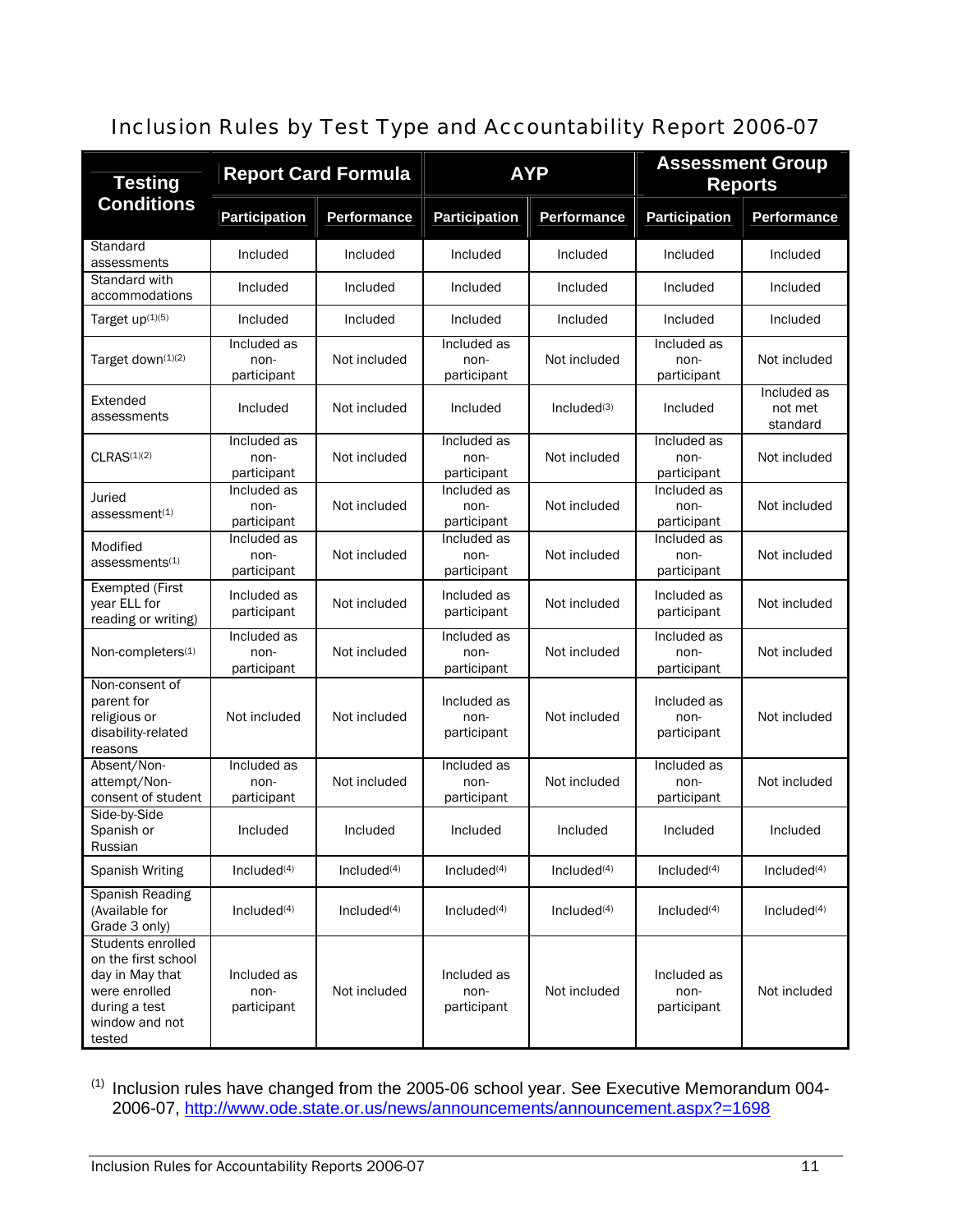- $(2)$  No longer an assessment option.
- $(3)$  The percentage of extended assessment that meet the alternative achievement standards that can be included in the percentage of tests meeting standard is limited to 1% at the district level [Title I Final regulations section 200.13 as amended December 9, 2003]. For the purpose of determining AYP, the state must ensure that districts reclassify proficient scores above the 1% cap to count as non-proficient when the 1% cap is exceeded by a district. To account for small n, reclassification of proficient test scores as non-proficient will not occur unless the number of test scores in the district meeting the alternative assessment standards exceeds four.
- $<sup>(4)</sup>$  NCLB allows states to offer students who are not proficient in English the opportunity to be</sup> tested in their native language in reading or English Language Arts for up to five years. These tests must be in a language and form most likely to yield accurate data about what such students know and can do in academic content areas (Section 1111(b)(3)(C)(ix-x)).

Students who are eligible are those who 1) have been educated in the United States for three or fewer consecutive years and 2) have not yet reached a sufficient level of English language proficiency such that being tested in English would produce a valid and reliable score.

After three years, a district may determine on a case-by-case basis that a student has not yet reached a level of English language proficiency sufficient to yield valid and reliable information on what such a student knows and can do on the English version of the reading or English language arts tests. At that time, the student may continue to respond in their native language for up to an additional two years.

In Oregon, eligible students are students reported in the NCLB English Language Proficiency Collection who are not proficient in English and enrolled in a U.S. school after May 1<sup>st</sup> of the fifth school year prior to the current school year. Test records for these students are marked with a "B" or "Y" in the Limited English Proficient Field (AYP\_LEP). Eligible assessments include Spanish reading offered by the State at grade 3, writing responses in Spanish or writing responses in the student's native language that are submitted by the district as part of the State's juried assessment process. Tests from eligible students that meet the standard are included as meeting standard in report card, AYP and reports of statewide assessment results (unless the student is a first year LEP student, in which case the results are excluded from the calculation of the percentage of students meeting standard in accountability reports). Tests from ineligible students are considered modifications and are included as non-participants in accountability reports, report cards, and reports of statewide assessment results and are excluded from the calculation of the percentage of students meeting standard.

 $<sup>(5)</sup>$  Under NCLB, students are required to attempt their grade level assessment to be included</sup> among participants when the student targets up to a test for which the score may be "banked" for inclusion in future AYP reports. This means that students who target up, taking the CIM test in  $8<sup>th</sup>$  grade must still attempt the  $8<sup>th</sup>$  grade assessment that same year. Students that do not take the  $8<sup>th</sup>$  grade assessment will be counted as non-participants beginning in 2006-07, all students targeting up must meet the standard for the test attempted in order to be counted as meeting standard in accountability reports.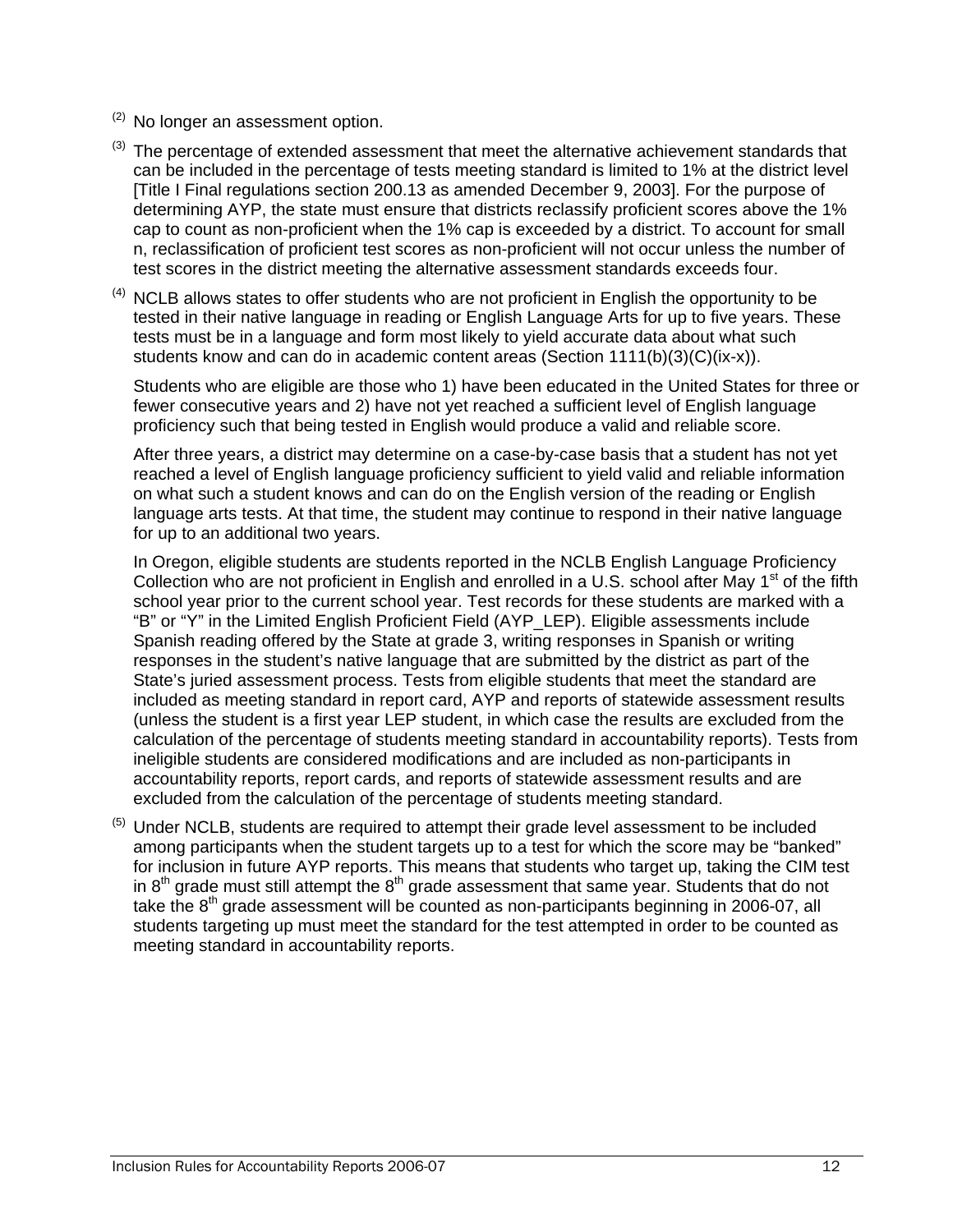# **IV. For More Information**

#### Quick Links to Accountability Reports

Report Cards, Report Card Detail Sheets, and AYP Reports (public) http://www.ode.state.or.us/data/reportcard/reports.aspx

Public Reports of Assessment Results http://www.ode.state.or.us/data/schoolanddistrict/testresults/reporting/disaggregated\_data.aspx

#### Quick Links to Accountability Documents

AYP Policy and Technical Manual http://www.ode.state.or.us/search/page/?id=218

Frequently Asked Questions about AYP http://www.ode.state.or.us/search/results/?id=198

#### Report Card Policy Manual and Report Card Technical Manual

Frequently Asked Questions about Report Cards http://www.ode.state.or.us/search/page/?id=661

Test Administration Page and Test Manuals http://www.ode.state.or.us/search/page/?id=625

Frequently Asked Questions about Assessment http://www.ode.state.or.us/search/page/?id=203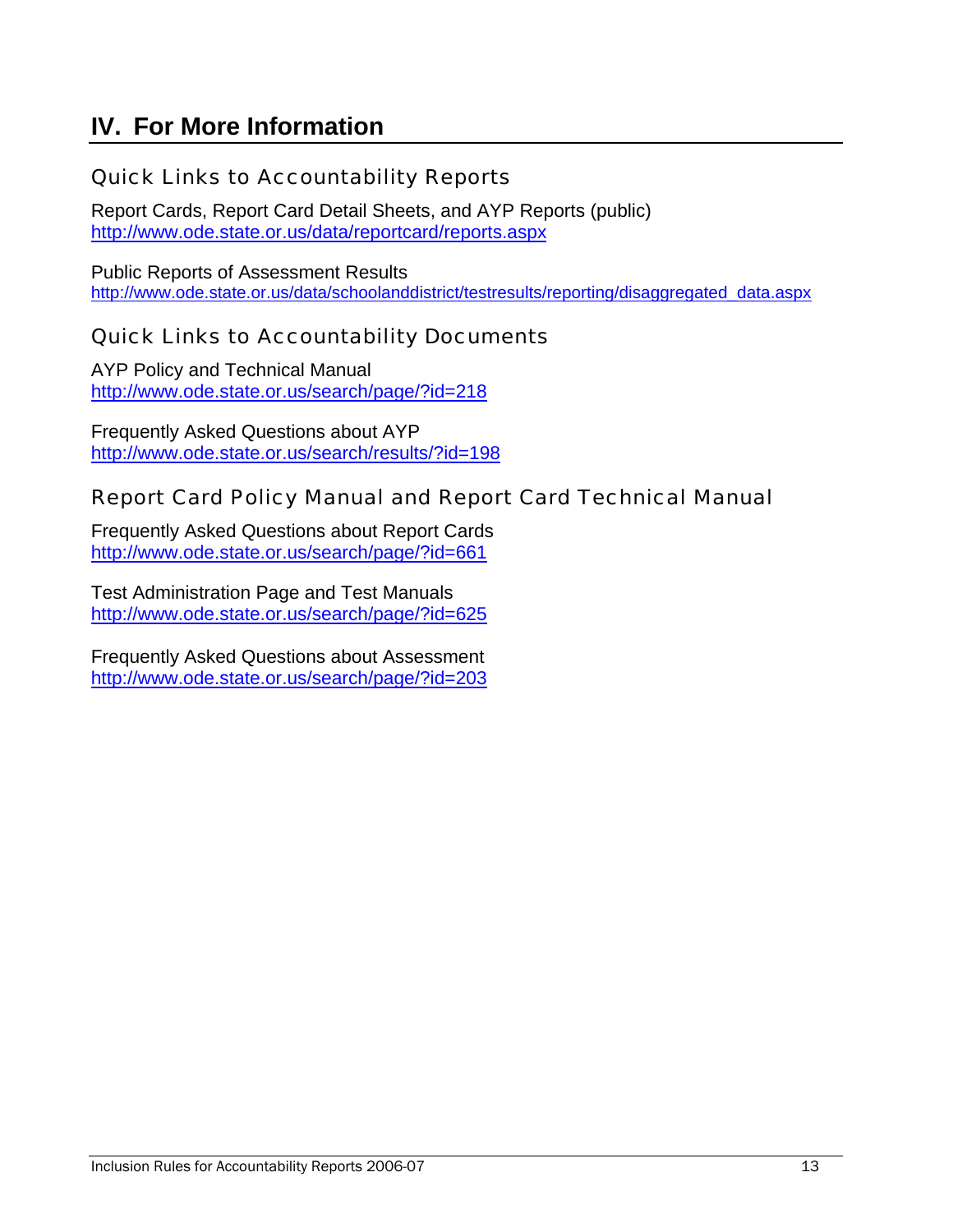# **V. Technical Business Rules**

#### HIGHEST TEST SCORE RESOLUTION RULES 2006-07—DETERMINING A STUDENT'S BEST SCORE

(Highest score per student per subject is indicated by the data field called SSIDBestScore)

Oregon Department of Education (ODE) is setting

SSIDBestScore = "Y" for "Best Score" for each student as identified by a unique SSID using the following rank order criteria: [NOTE: Data field names are based on "Adjustments" download file format]

- I. Valid Test Rank Order
	- 1. TSTVALIDFG = "Y"
	- 2. TSTVALIDFG =  $"V"$ \*
	- 3. TSTVALIDFG = "N"

For test records where TSTVALIDFG = "Y"

- II. Assessments of the Academic Achievement and Alternate Achievement Standards
	- 1. SRTTSTTYP = "T" or "P" or "A" (TESA, Paper Pencil, Aprenda)
	- 2. SRTTSTTYP = "X" (alternate standard Extended Assessment indicator)
- III. Enrolled Grade of Student (applies only to students enrolled at two different grades during the current school year)
	- 1. ENRLGRADE = ('12', '11', '10', '09', 'US')
	- 2. ENRLGRADE = '08'
	- 3. ENRLGRADE = '07'
	- 4. ENRLGRADE = '06'
	- 5. ENRLGRADE = 'UM'
	-
- IV. Target up (When enrolled grade = '08' only)
	- 1. CHALLENGE is blank
	- 2. CHALLENGE = 'H'
- V. Performance Level Rank Order
	- 1. PL5G TOT  $= 5$
	- 2. PL5G TOT =  $4$
	- 3. PL5G\_TOT = 3

4. PL5G\_TOT = 2

6. ENRLGRADE = '05' 7. ENRLGRADE = '04' 8. ENRLGRADE = '03' 9. ENRLGRADE = 'UE'

- 5. PL5G\_TOT = 1
- 6. PL5G\_TOT = 0 (defined as not applicable)

- VI. Score Rank Order
	- \* For TESTSUBJ = RL, MA, SC, SS use highest RIT\_TOT numeric score
	- \* For TESTSUBJ =WR use highest composite TOTCOMPScoreGrd
		- numeric score for the Student's Grade level, where LANGUAGE <> S

NOTE: Score Rank Order only applies to the following test types, since other test types do not have numeric scores available: SRTTSTTYP = "P" (paper-pencil) and "T" (TESA)

VII. Latest Test Rank Order

1. TSTDT closest to May 18, 2007 and not greater than May 18, 2007

VIII. Latest Test Event Identifier number

- 1. Highest "First 8 numbers of PADMID text data field"
- \* Virtual records are created for any student who does not have a valid test score. This includes students not completing tests or taking modified administrations of assessments.

#### ADDITIONAL NOTES:

- Attemptedness
	- Partial tests (TSTVALIDFG = 'P') are 1 to 4 responses on TESA tests and 1 9 responses on paper and pencil tests.
	- Non-attempts (TSTVALIDFG = 'N') include non-responses, tests below the enrolled grade of the student (target down), modified test administrations, native language responses from ineligible LEP students, non-scorable writing responses, and invalid test administrations.

#### Target Up

8<sup>th</sup> grade students must be assessed at grade level and the results reported to parents. The scores of 8<sup>th</sup> grade students who target up and meet the CIM standard will be eligible for identification and reporting as the highest score of the student when the student enrolls in 10<sup>th</sup> grade.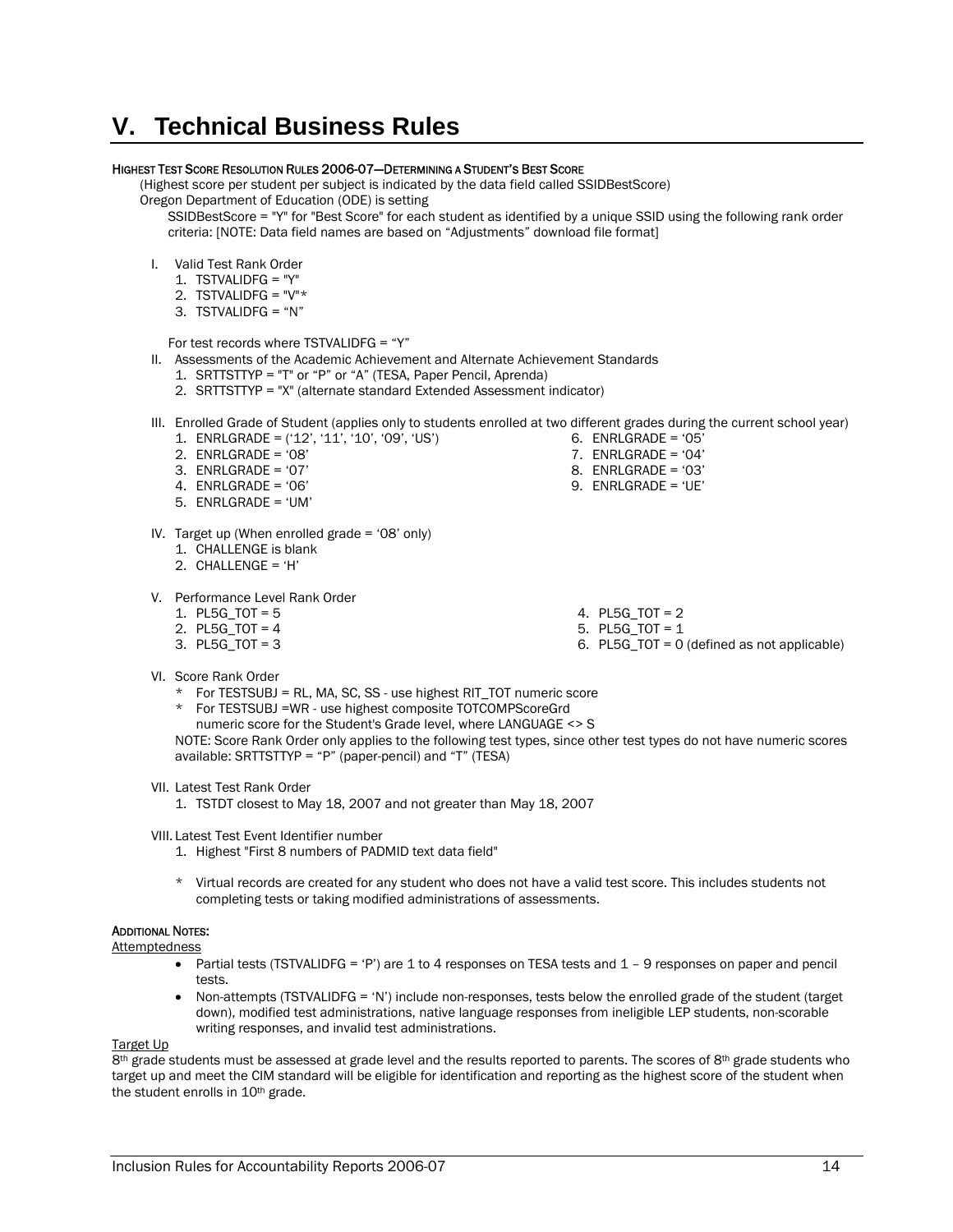#### **PARTICIPATION AND PERFORMANCE FOR AYP, REPORT CARD, AND ASSESSMENT GROUP REPORTS 2006-07**

| AYP DISTRICT PARTICIPATION & PERFORMANCE<br>AYP FLAGS IN STUDENT STAGING<br>AYP SCHOOL PARTICIPATION & PERFORMANCE<br>[*] AYP PARTICIPATION SCHOOL<br>I. AYP School Participation<br>(Set to "Y" if used in Participation Denominator of a<br>I. AYP District Participation<br>School AYP Report)<br>A. Denominator (AYPSchlPartic = "Y") where<br>A. Denominator (AYPDistPartic = "Y") where<br>1) SSIDBestScore = Y<br>1) SSIDBestScore = Y<br>[*] AYP PARTICIPATION DISTRICT<br>and<br>and<br>(Set to "Y" if used in Participation Denominator of a<br>2) Included in Spring Membership Collection<br>2) Included in Spring Membership Collection<br>District AYP Report)<br>and<br>and<br>3) CalcAdminCd (or CEXMOD)<br>3) CalcAdminCd (or CEXMOD)<br>= blank, "1" or "3" or "5" or "7"<br>= blank, "1" or "3" or "5" or "7"<br>[*] AYP PERFORMANCE SCHOOL |
|----------------------------------------------------------------------------------------------------------------------------------------------------------------------------------------------------------------------------------------------------------------------------------------------------------------------------------------------------------------------------------------------------------------------------------------------------------------------------------------------------------------------------------------------------------------------------------------------------------------------------------------------------------------------------------------------------------------------------------------------------------------------------------------------------------------------------------------------------------------|
|                                                                                                                                                                                                                                                                                                                                                                                                                                                                                                                                                                                                                                                                                                                                                                                                                                                                |
|                                                                                                                                                                                                                                                                                                                                                                                                                                                                                                                                                                                                                                                                                                                                                                                                                                                                |
|                                                                                                                                                                                                                                                                                                                                                                                                                                                                                                                                                                                                                                                                                                                                                                                                                                                                |
|                                                                                                                                                                                                                                                                                                                                                                                                                                                                                                                                                                                                                                                                                                                                                                                                                                                                |
|                                                                                                                                                                                                                                                                                                                                                                                                                                                                                                                                                                                                                                                                                                                                                                                                                                                                |
|                                                                                                                                                                                                                                                                                                                                                                                                                                                                                                                                                                                                                                                                                                                                                                                                                                                                |
|                                                                                                                                                                                                                                                                                                                                                                                                                                                                                                                                                                                                                                                                                                                                                                                                                                                                |
|                                                                                                                                                                                                                                                                                                                                                                                                                                                                                                                                                                                                                                                                                                                                                                                                                                                                |
|                                                                                                                                                                                                                                                                                                                                                                                                                                                                                                                                                                                                                                                                                                                                                                                                                                                                |
|                                                                                                                                                                                                                                                                                                                                                                                                                                                                                                                                                                                                                                                                                                                                                                                                                                                                |
| (Set to "Y" if used in Performance Denominator of a<br>and<br>and                                                                                                                                                                                                                                                                                                                                                                                                                                                                                                                                                                                                                                                                                                                                                                                              |
| School AYP Report)<br>4) TSTValidFg = "V" (virtual records)<br>4) TSTValidFg = "V" (virtual records)                                                                                                                                                                                                                                                                                                                                                                                                                                                                                                                                                                                                                                                                                                                                                           |
| 0R<br>OR.                                                                                                                                                                                                                                                                                                                                                                                                                                                                                                                                                                                                                                                                                                                                                                                                                                                      |
| [*] AYP PERFORMANCE DISTRICT<br>TSTValidFg = $"Y"$ (valid test)<br>TSTValidFg = $"Y"$ (valid test)                                                                                                                                                                                                                                                                                                                                                                                                                                                                                                                                                                                                                                                                                                                                                             |
| (Set to "Y" if used in Performance Denominator of a<br>and                                                                                                                                                                                                                                                                                                                                                                                                                                                                                                                                                                                                                                                                                                                                                                                                     |
| District AYP Report)<br>5) DISTSPED <> "Y"                                                                                                                                                                                                                                                                                                                                                                                                                                                                                                                                                                                                                                                                                                                                                                                                                     |
| (not in District Sp Ed Program)                                                                                                                                                                                                                                                                                                                                                                                                                                                                                                                                                                                                                                                                                                                                                                                                                                |
| AYP Report includes test records of student enrolled                                                                                                                                                                                                                                                                                                                                                                                                                                                                                                                                                                                                                                                                                                                                                                                                           |
| B. Numerator Calculated where<br><b>B. Numerator Calculated where</b><br>on the first school day in May.                                                                                                                                                                                                                                                                                                                                                                                                                                                                                                                                                                                                                                                                                                                                                       |
| 1) (See Participation Denominator for District)<br>1) (See Participation Denominator for School)                                                                                                                                                                                                                                                                                                                                                                                                                                                                                                                                                                                                                                                                                                                                                               |
| Tests/Enrolled Grades:<br>and<br>and                                                                                                                                                                                                                                                                                                                                                                                                                                                                                                                                                                                                                                                                                                                                                                                                                           |
| English Language Arts (ELA) -<br>2) CalcAdminCd (or CEXMOD) = blank<br>2) CalcAdminCd (or CEXMOD) = blank                                                                                                                                                                                                                                                                                                                                                                                                                                                                                                                                                                                                                                                                                                                                                      |
| RL (Grades 03, 04, 05, 06, 07, 08, 10)<br>and<br>and                                                                                                                                                                                                                                                                                                                                                                                                                                                                                                                                                                                                                                                                                                                                                                                                           |
| WR (Grades 04, 07, 10)<br>3) TSTValidFg = "Y" (valid test)<br>3) TSTValidFg = "Y" (valid test)                                                                                                                                                                                                                                                                                                                                                                                                                                                                                                                                                                                                                                                                                                                                                                 |
| Math -<br>0R<br>0R                                                                                                                                                                                                                                                                                                                                                                                                                                                                                                                                                                                                                                                                                                                                                                                                                                             |
| (TSTValidFg = "V" and AYP_LEP = "B"<br>(TSTValidFg = "V" and AYP_LEP = "B"<br>MA (Grades 03, 04, 05, 06, 07, 08, 10)                                                                                                                                                                                                                                                                                                                                                                                                                                                                                                                                                                                                                                                                                                                                           |
| and<br>and                                                                                                                                                                                                                                                                                                                                                                                                                                                                                                                                                                                                                                                                                                                                                                                                                                                     |
| Determining SSID Best Score:<br>TestSubj=RL or WR)<br>TestSubj=RL or WR)                                                                                                                                                                                                                                                                                                                                                                                                                                                                                                                                                                                                                                                                                                                                                                                       |
| The Highest Resolved Score is the highest score from                                                                                                                                                                                                                                                                                                                                                                                                                                                                                                                                                                                                                                                                                                                                                                                                           |
| C. Notations:                                                                                                                                                                                                                                                                                                                                                                                                                                                                                                                                                                                                                                                                                                                                                                                                                                                  |
| the current year assessments.<br>C. Notations:<br>CEXMOD = "1" or "3" or "5" or "7" or TSTValid = "V"<br>CEXMOD = "1" or "3" or "5" or "7" or TSTValid = " $V$ "                                                                                                                                                                                                                                                                                                                                                                                                                                                                                                                                                                                                                                                                                               |
|                                                                                                                                                                                                                                                                                                                                                                                                                                                                                                                                                                                                                                                                                                                                                                                                                                                                |
| will adversely affect Participation rating; CEXMOD =<br>will adversely affect Participation rating; CEXMOD =<br>The Highest Resolved Score for students enrolled in                                                                                                                                                                                                                                                                                                                                                                                                                                                                                                                                                                                                                                                                                            |
| "6" or "8" or "9" omitted from denominator and<br>"6" or "8" or "9" omitted from denominator and<br>grade 10 (as reported in the Spring Membership 05-06                                                                                                                                                                                                                                                                                                                                                                                                                                                                                                                                                                                                                                                                                                       |
| numerator.<br>numerator.<br>Collection) is the highest passing score from current                                                                                                                                                                                                                                                                                                                                                                                                                                                                                                                                                                                                                                                                                                                                                                              |
| year assessments and prior year assessments                                                                                                                                                                                                                                                                                                                                                                                                                                                                                                                                                                                                                                                                                                                                                                                                                    |
| II. AYP School Performance<br>II. AYP District Performance<br>including passing scores from 05-06 CIM as an 8th                                                                                                                                                                                                                                                                                                                                                                                                                                                                                                                                                                                                                                                                                                                                                |
| A. Denominator (AYPSchlPerf = "Y") where<br>A. Denominator (AYPDistPerf = "Y") where<br>grader and passing scores from 06-07 CIM as a 9th                                                                                                                                                                                                                                                                                                                                                                                                                                                                                                                                                                                                                                                                                                                      |
| 1) (See Participation Numerator for School)<br>1) (See Participation Numerator for District)<br>grader or 10th grader.                                                                                                                                                                                                                                                                                                                                                                                                                                                                                                                                                                                                                                                                                                                                         |
| and<br>and                                                                                                                                                                                                                                                                                                                                                                                                                                                                                                                                                                                                                                                                                                                                                                                                                                                     |
| 2) Exclude AYP_LEP = "B"<br>2) Exclude AYP_LEP = "B"                                                                                                                                                                                                                                                                                                                                                                                                                                                                                                                                                                                                                                                                                                                                                                                                           |
| and<br>and                                                                                                                                                                                                                                                                                                                                                                                                                                                                                                                                                                                                                                                                                                                                                                                                                                                     |
| 3) StayInSchl <> "N"<br>3) StayInDist <> "N"                                                                                                                                                                                                                                                                                                                                                                                                                                                                                                                                                                                                                                                                                                                                                                                                                   |
| <b>B. Numerator Calculated</b><br><b>B. Numerator Calculated</b>                                                                                                                                                                                                                                                                                                                                                                                                                                                                                                                                                                                                                                                                                                                                                                                               |
| Of tests used to determine district AYP:<br>-- Use Performance Denominator and<br>-- Use Performance Denominator and<br>-- Only 1% may be Extended tests where PLB_TOT = "M"                                                                                                                                                                                                                                                                                                                                                                                                                                                                                                                                                                                                                                                                                   |
| 1) PLG_TOT = "M" or "E" (TESA or Paper)<br>1) PLG_TOT = "M" or "E" (TESA or Paper)<br>or "E"                                                                                                                                                                                                                                                                                                                                                                                                                                                                                                                                                                                                                                                                                                                                                                   |
| 2) PLB_TOT = "M" or "E" (Extended)<br>2) PLB_TOT = "M" or "E" (Extended)                                                                                                                                                                                                                                                                                                                                                                                                                                                                                                                                                                                                                                                                                                                                                                                       |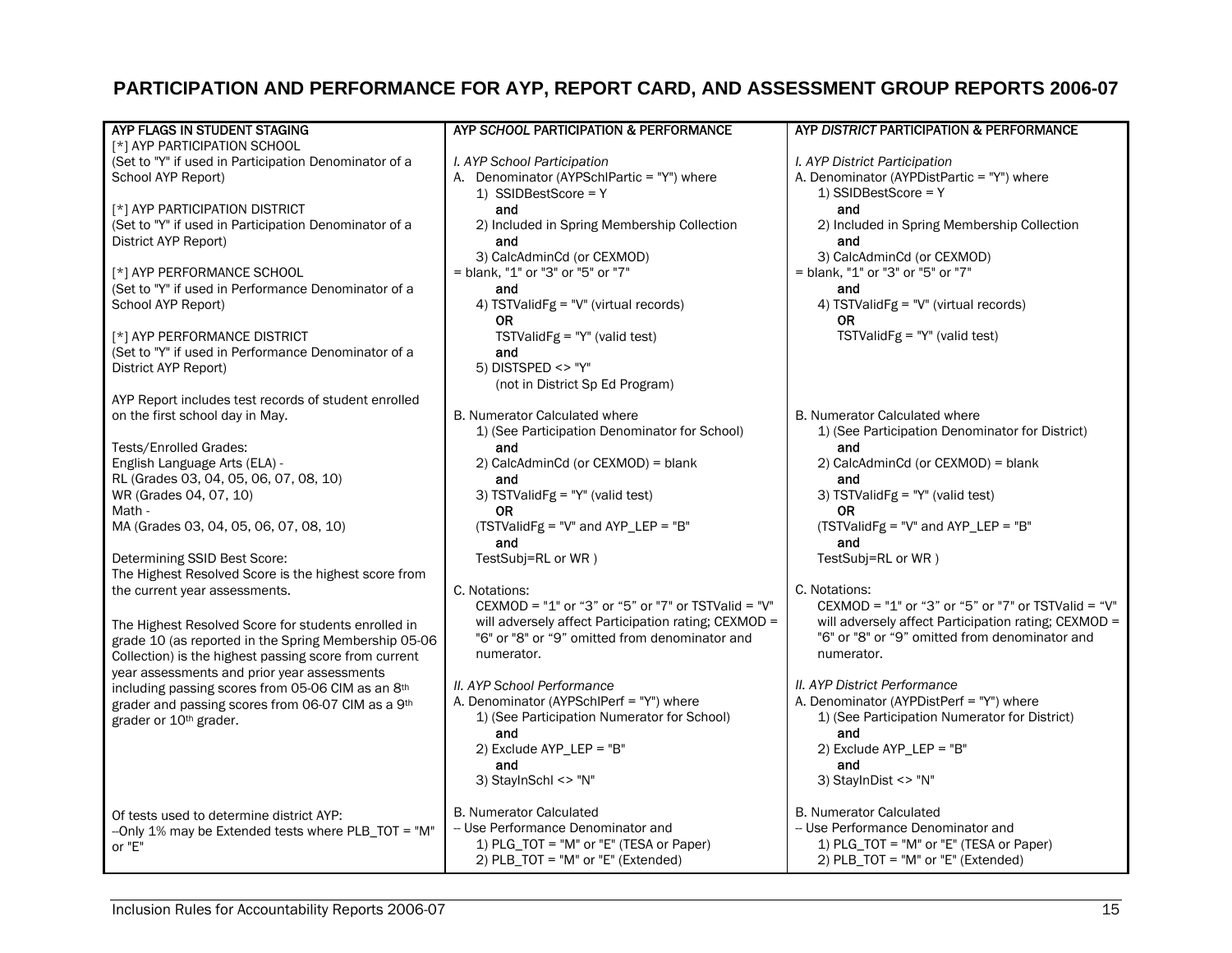| RC FLAGS IN STUDENT STAGING                                                                                                                                          | <b>RC SCHOOL PARTICIPATION &amp; PERFORMANCE</b>                                                                                                        | <b>RC DISTRICT PARTICIPATION &amp; PERFORMANCE</b>                                                                                                      |
|----------------------------------------------------------------------------------------------------------------------------------------------------------------------|---------------------------------------------------------------------------------------------------------------------------------------------------------|---------------------------------------------------------------------------------------------------------------------------------------------------------|
| RC PARTICIPATION SCHOOL<br>[*]<br>(Set to "Y" if used in Participation Denominator of<br>a School Report Card)                                                       | I. RC School Participation<br>A. Denominator (RCSchlPartic = "Y") where<br>1) SSIDBestScore = Y<br>and                                                  | I. RC District Participation<br>A. Denominator (RCDistPartic = "Y") where<br>1) SSIDBestScore = $Y$<br>and                                              |
| <b>RC PARTICIPATION DISTRICT</b><br>$\lceil$ *]<br>(Set to "Y" if used in Participation Denominator of<br>a District Report Card)                                    | 2) Included in Spring Membership Collection<br>and<br>3) CalcAdminCd (or CEXMOD)<br>$=$ blank or "1" or "3" or "5"                                      | 2) Included in Spring Membership Collection<br>and<br>3) CalcAdminCd (or CEXMOD)<br>= blank or "1" or "3" or "5"                                        |
| RC PERFORMANCE SCHOOL<br>$\lceil * \rceil$<br>(Set to "Y" if used in Performance Denominator of<br>a School Report Card)                                             | and<br>4) TSTValidFg = "V" (virtual records)<br><b>OR</b><br>$TSTValidFg = "Y" (valid test)$                                                            | and<br>4) TSTValidFg = "V" (virtual records)<br>0R<br>TSTValidFg = $"Y"$ (valid test)                                                                   |
| <b>RC PERFORMANCE DISTRICT</b><br>$\lceil$ *]<br>(Set to "Y" if used in Performance Denominator of<br>a District Report Card)                                        | and<br>5) DISTSPED <> "Y"<br>(not in District Sp Ed Program)                                                                                            |                                                                                                                                                         |
| Report Card includes test records of student enrolled<br>on the first school day in May.                                                                             | <b>B. Numerator Calculated where</b><br>1) (See Participation Denominator for School)<br>and                                                            | <b>B. Numerator Calculated where</b><br>1) (See Participation Denominator for District)<br>and<br>2) CalcAdminCd (CEXMOD) = blank                       |
| Tests/Enrolled Grades:<br>RL (Grades 03, 04, 05, 06, 07, 08, 10)<br>WR (Grades 04, 07, 10)<br>MA (Grades 03, 04, 05, 06, 07, 08, 10)                                 | 2) CalcAdminCd (CEXMOD) = blank<br>and<br>3) TSTValidFg = "Y" (valid test)<br><b>OR</b><br>(TSTValidFg = "V" or "N"                                     | and<br>3) TSTValidFg = "Y" (valid test)<br>0R<br>(TSTValidFg = "V" or "N"                                                                               |
| SC (Grades 05, 08, 10)<br>School Characteristics rating includes RL, MA, WR only                                                                                     | and<br>$AYP$ _LEP = "B"<br>and                                                                                                                          | and<br>$AYP_{E}EP = "B"$<br>and                                                                                                                         |
| Student Performance rating includes                                                                                                                                  | TestSubj=RL or WR)                                                                                                                                      | TestSubj=RL or WR)                                                                                                                                      |
| RL, MA, WR (grade 10 only)<br>Determining SSID Best Score:                                                                                                           | C. Notations:<br>CEXMOD = "1" or "3" or "5" or TSTValid = "V" will<br>adversely affect Participation rating; CEXMOD = "6"                               | C. Notations:<br>CEXMOD = "1" or "3" or "5" or TSTValid = "V" will<br>adversely affect Participation rating; CEXMOD = "6"                               |
| The Highest Resolved Score is the highest passing                                                                                                                    | or "8" or "9" omitted from denominator and<br>numerator.                                                                                                | or "8" or "9" omitted from denominator and<br>numerator.                                                                                                |
| score from the current year assessments.                                                                                                                             | II. RC School Performance                                                                                                                               | II. RC District Performance                                                                                                                             |
| The Highest Resolved Score for students enrolled in<br>grade 10 (as reported in the Spring Membership 06-07<br>Collection) is the highest passing score from current | A. Denominator (RCSchlPerf = "Y") where<br>1) (See Participation Numerator for School)<br>and                                                           | A. Denominator (RCDistPerf = "Y") where<br>1) (See Participation Numerator for District)<br>and                                                         |
| year assessments and prior year assessments<br>including passing scores from 05-06 CIM as an 8th<br>grader and passing scores from 06-07 CIM as a 9th                | 2) Exclude AYP_LEP = "B"<br>and<br>3) StayInSchl <> "N"                                                                                                 | 2) Exclude AYP_LEP = "B"<br>and<br>3) StayInDist <> "N"                                                                                                 |
| grader or 10 <sup>th</sup> grader.                                                                                                                                   | and<br>4) CalcAdminCd (CEXMOD) = blank<br>and                                                                                                           | and<br>4) CalcAdminCd (CEXMOD) = blank<br>and                                                                                                           |
|                                                                                                                                                                      | 5) TSTBnch <> "XR" or "XM" or "XW" or "XS"                                                                                                              | 5) TSTBnch <> "XR" or "XM" or "XW" or "XS"                                                                                                              |
|                                                                                                                                                                      | <b>B. Numerator Calculated</b><br>-- Use Performance Denominator and<br>1) PLG_TOT = "M" or "E" (TESA or Paper)<br>2) $PLB_TOT = "M" or "E" (Extended)$ | <b>B. Numerator Calculated</b><br>-- Use Performance Denominator and<br>1) PLG_TOT = "M" or "E" (TESA or Paper)<br>2) $PLB_TOT = "M" or "E" (Extended)$ |